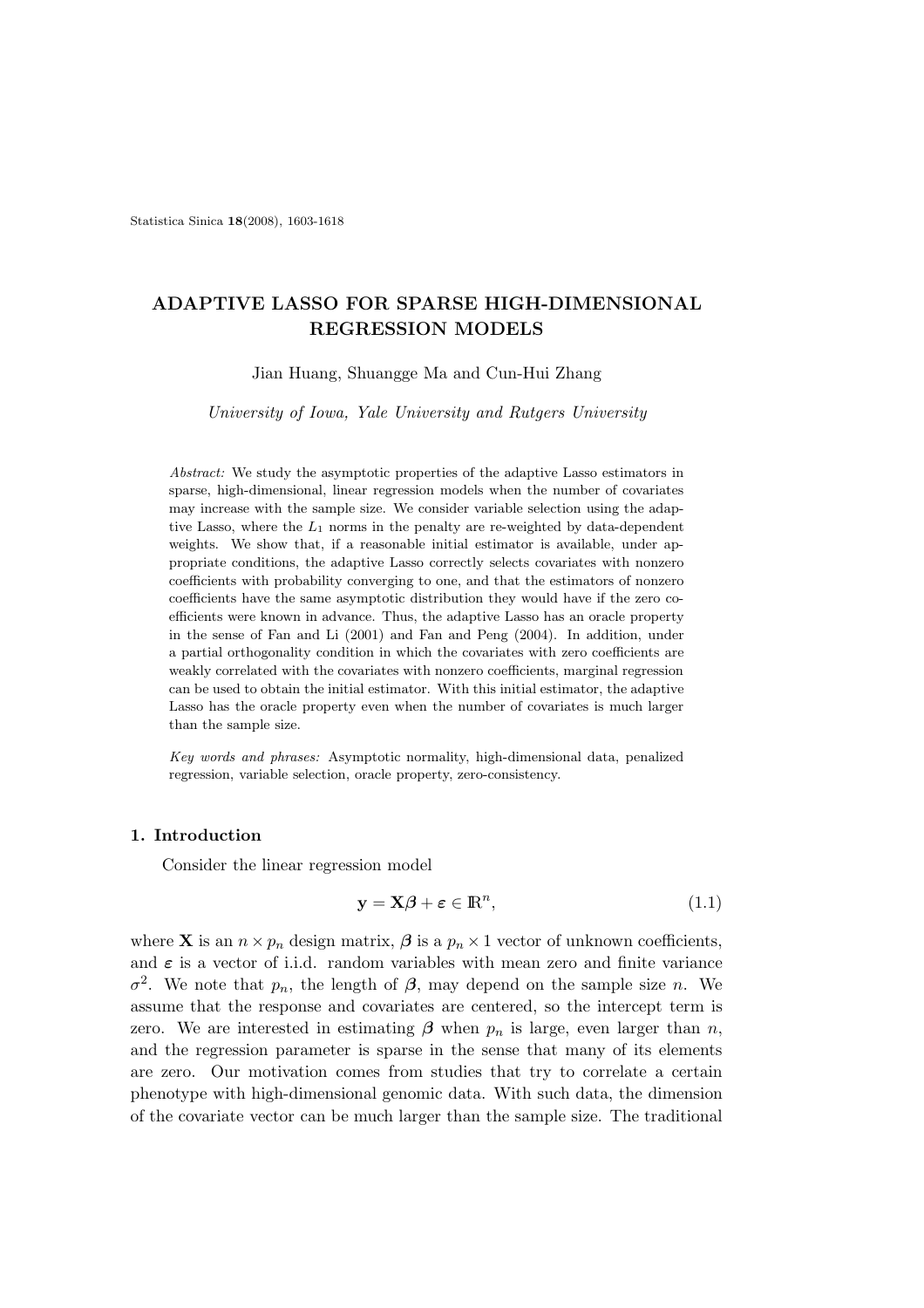#### 1604 JIAN HUANG, SHUANGGE MA AND CUN-HUI ZHANG

least squares method is not applicable, and regularized or penalized methods are needed. The Lasso [\(Tibshirani \(1996](#page-15-0))) is a penalized method similar to ridge regression [\(Hoerl and Kennard \(1970\)](#page-14-0)) but uses the  $L_1$  penalty  $\sum_{j=1}^{p_n} |\beta_j|$  instead of the  $L_2$  penalty  $\sum_{j=1}^{p_n} \beta_j^2$ . Thus the Lasso estimator is the value that minimizes

$$
\left\|\mathbf{y} - \mathbf{X}'\boldsymbol{\beta}\right\|^2 + 2\lambda \sum_{j=1}^{p_n} |\beta_j|,\tag{1.2}
$$

where  $\lambda$  is the penalty parameter. An important feature of the Lasso is that it can be used for variable selection. Compared to the classical variable selection methods such as subset selection, the Lasso has two advantages. First, the selection process in the Lasso is continuous and hence more stable than subset selection. Second, the Lasso is computationally feasible for high-dimensional data. In contrast, computation in subset selection is combinatorial and not feasible when  $p_n$  is large.

Several authors have studied properties of the Lasso. When  $p_n$  is fixed, [Knight and Fu \(2000](#page-15-1)) showed that, under appropriate conditions, the Lasso is consistent for estimating the regression parameter, and its limiting distributions can have positive probability mass at 0 when the true value of the parameter is zero. [Leng, Lin and Wahba \(2004](#page-15-2)) showed that the Lasso is in general not path consistent in the sense that (a) with probability greater than zero, the whole Lasso path may not contain the true parameter value; (b) even if the true parameter value is contained in the Lasso path, it cannot be achieved by using prediction accuracy as the selection criterion. For fixed  $p_n$ , [Zou \(2006](#page-15-3)) further studied the variable selection and estimation properties of the Lasso. He showed that the positive probability mass at 0, when the true value of the parameter is 0, is in general less than 1; this implies that the Lasso is in general not variable selection consistent. He also provided a condition on the design matrix for the Lasso to be variable selection consistent. This condition was discovered by [Meinshausen and Buhlmann \(2006](#page-15-4)) and [Zhao and Yu \(2007](#page-15-5)). In particular, [Zhao and Yu \(2007\)](#page-15-5) called this the irrepresentable condition on the design matrix. [Meinshausen and Buhlmann \(2006](#page-15-4)) and [Zhao and Yu \(2007](#page-15-5)) allowed the number of variables go to infinity faster than n. They showed that under the irrepresentable condition, the Lasso is consistent for variable selection provided  $p_n$  is not too large and the penalty parameter  $\lambda$  grows faster than  $\sqrt{n \log p_n}$ . Specifically,  $p_n$  is allowed to be as large as  $\exp(n^a)$  for some  $0 < a < 1$  when the errors have Gaussian tails. However, the value of  $\lambda$  required for variable selection consistency over-shrinks the nonzero coefficients, which leads to asymptotically biased estimates. Thus the Lasso is variable selection consistent under certain conditions, but not in general. Moreover, if the Lasso is variable selection consistent, then it is not efficient for estimating the nonzero parameters. These studies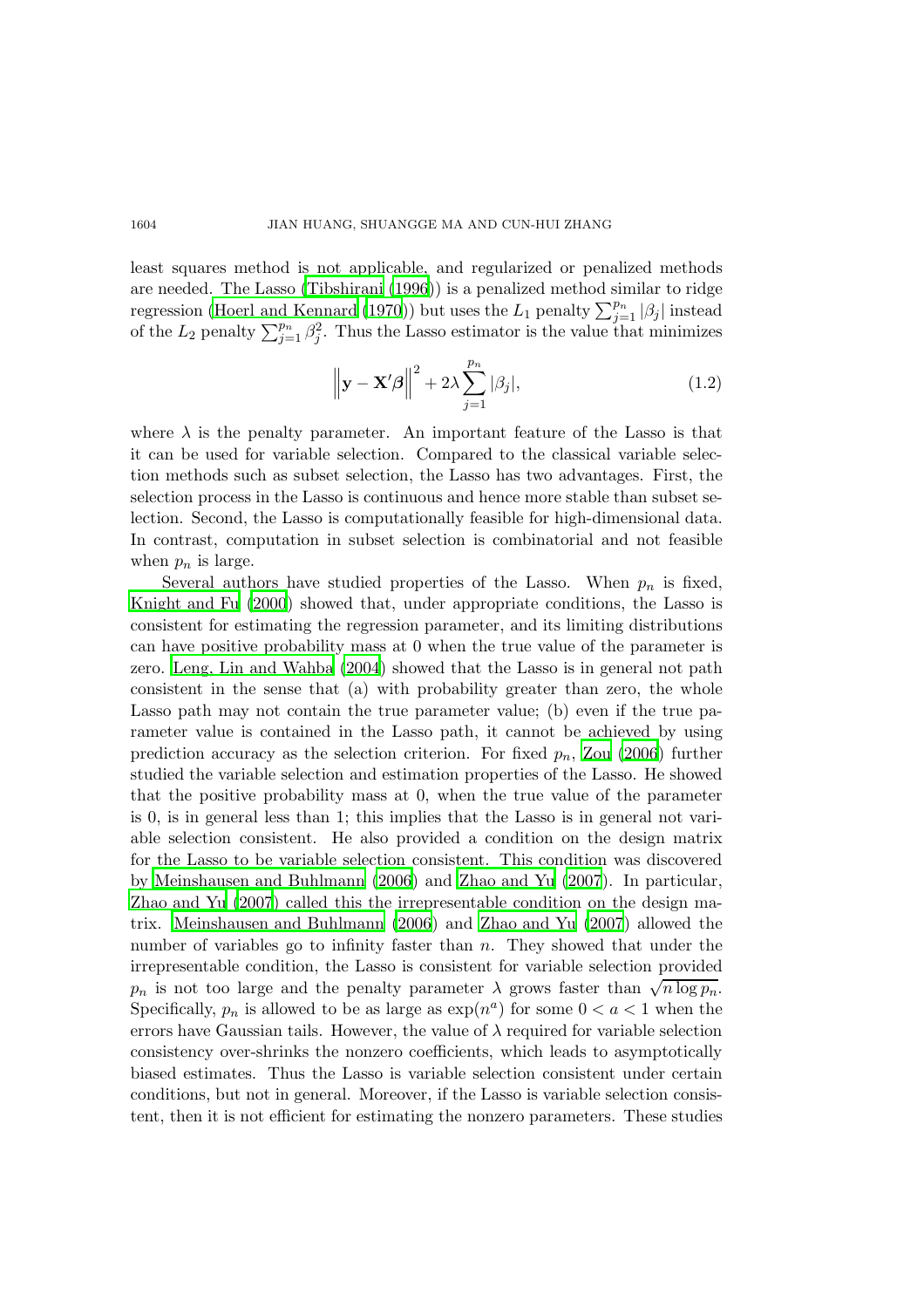thus confirm that the Lasso does not possess the oracle property [\(Fan and Li](#page-14-1) [\(2001](#page-14-1)) and [Fan and Peng \(2004](#page-14-2))). Here the oracle property of a method means that it can correctly select the nonzero coefficients with probability converging to one, and that the estimators of the nonzero coefficients are asymptotically normal with the same means and covariance that they would have if the zero coefficients were known in advance. On the other hand, [Greenshtein and Ritov](#page-14-3) [\(2004](#page-14-3)) showed that the Lasso has certain persistence property for prediction and, under a sparse Riesz condition, [Zhang and Huang \(2008](#page-15-6)) proved that the Lasso possesses the right order of sparsity and selects all coefficients of greater order than  $(\lambda/n)\sqrt{k_n}$ , where  $k_n$  is the number of nonzero coefficients.

In addition to the Lasso, other penalized methods have been proposed for the purpose of simultaneous variable selection and shrinkage estimation. Examples include the bridge penalty [\(Frank and Friedman \(1993\)](#page-14-4)) and the SCAD penalty [\(Fan \(1997](#page-14-5)) and [Fan and Li \(2001](#page-14-1))). For the SCAD penalty, [Fan and Li \(2001](#page-14-1)) and [Fan and Peng \(2004\)](#page-14-2) studied asymptotic properties of penalized likelihood methods. They showed that there exist local maximizers of the penalized likelihood that have the oracle property. [Huang, Horowitz, and Ma \(2008\)](#page-15-7) showed that the bridge estimator in a linear regression model has the oracle property under appropriate conditions, if the bridge index is strictly between 0 and 1; their result also permits a divergent number of regression coefficients. While the SCAD and bridge estimators enjoy the oracle property, the objective functions with the SCAD and bridge penalties are not convex, so it is more difficult to compute these estimators. Another interesting estimator of  $\beta$  in high-dimensional settings, the Dantzig selector, was proposed and studied by [Candes and Tao](#page-14-6) [\(2005](#page-14-6)). This estimator achieves a loss within a logarithmic factor of the ideal mean squared error, and can be solved by a convex minimization problem.

An approach to obtaining a convex objective function which yields oracle estimators is by using a weighted  $L_1$  penalty with weights determined by an initial estimator [\(Zou \(2006\)](#page-15-3)). Suppose that an initial estimator  $\beta_n$  is available. Let

$$
w_{nj} = |\tilde{\beta}_{nj}|^{-1}, \ \ j = 1, \dots, p_n,
$$
\n(1.3)

$$
L_n(\boldsymbol{\beta}) = \left\| \mathbf{y} - \mathbf{X}\boldsymbol{\beta} \right\|^2 + 2\lambda_n \sum_{j=1}^{p_n} w_{nj} |\beta_j|.
$$
 (1.4)

The value  $\beta_n$  that minimizes  $L_n$  is called the adaptive Lasso estimator [\(Zou](#page-15-3) [\(2006](#page-15-3))). By allowing a relatively higher penalty for zero coefficients and, lower penalty for nonzero coefficients, the adaptive Lasso hopes to reduce the estimation bias and improve variable selection accuracy, compared with the standard Lasso.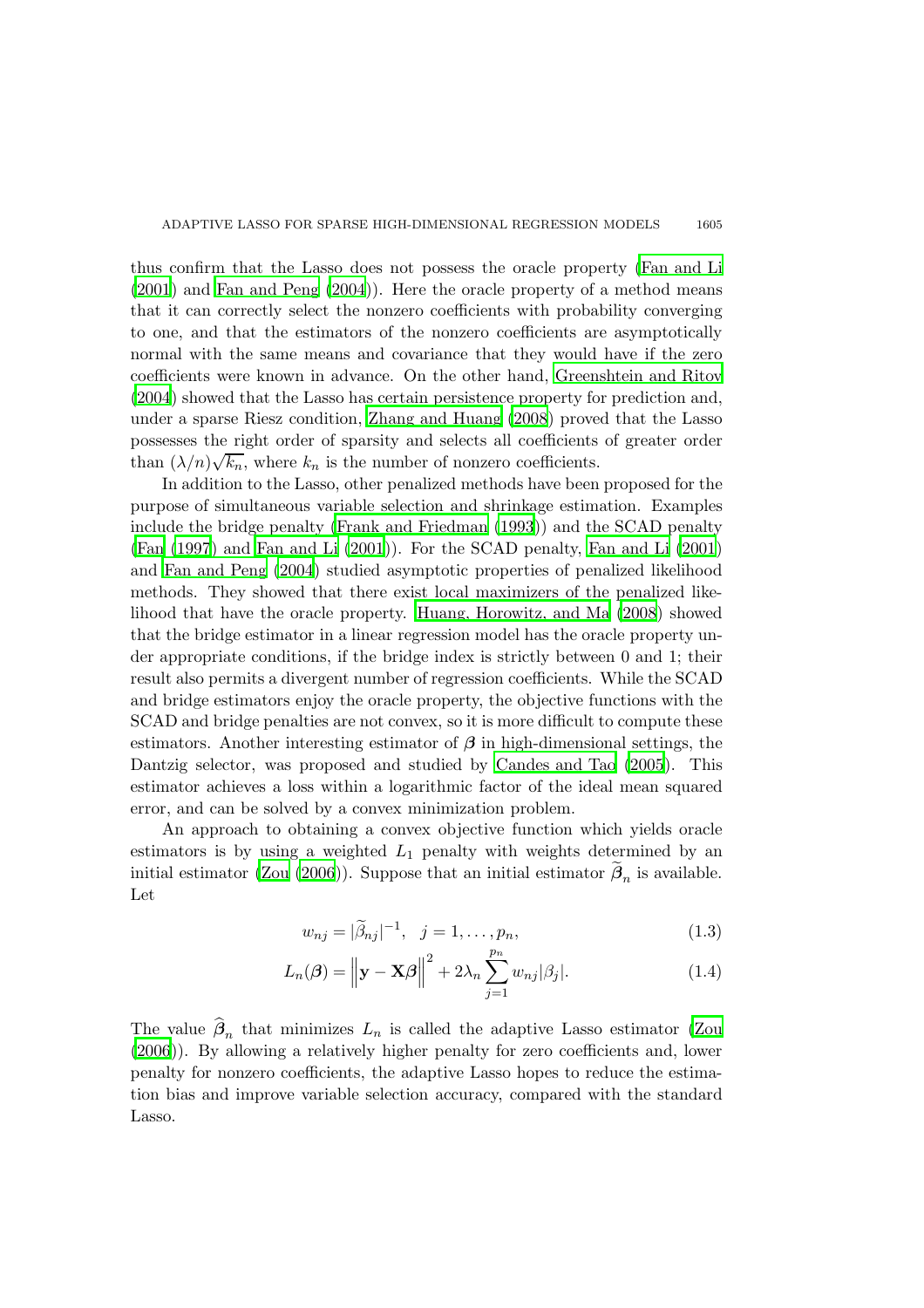#### 1606 JIAN HUANG, SHUANGGE MA AND CUN-HUI ZHANG

For fixed  $p_n$ , [Zou \(2006](#page-15-3)) proved that the adaptive Lasso has the oracle property. We consider the case when  $p_n \to \infty$  as  $n \to \infty$ . We show that the adaptive Lasso has the oracle property under an adaptive irrepresentable and other regularity conditions and, in particular, this can be achieved with marginal regression as the initial estimates under a partial orthogonal condition on the covariates. This result allows  $p_n = O(\exp(n^a))$  for some constant  $0 < a < 1$ , where a depends on the regularity conditions. Thus, the number of covariates can be larger than the sample size if a proper initial estimator is used in the adaptive Lasso.

When  $p_n > n$ , the regression parameter is in general not identifiable without further assumptions on the covariate matrix. However, if there is suitable structure in the covariate matrix, it is possible to achieve consistent variable selection and estimation. We consider a partial orthogonality condition in which the covariates with zero coefficients are only weakly correlated with the covariates with nonzero coefficients. We show that for  $p_n \gg n$ , and under the partial orthogonality and certain other conditions, the adaptive Lasso achieves selection consistency and estimation efficiency when the marginal regression estimators are used as the initial estimators, although they do not yield consistent estimation of the parameters. The partial orthogonality condition is reasonable in microarray data analysis, where the genes that are correlated with the phenotype of interest may be in different functional pathways from the genes that are not related to the phenotype [\(Bair et al. \(2006](#page-14-7))). The partial orthogonality condition was also discussed in the context of bridge estimation by Huang, [Horowitz, and Ma](#page-15-7) [\(2008](#page-15-7)). [Fan and Lv \(2006](#page-14-8)) studied univariate screening in high-dimensional regression problems and provided conditions under which it can be used to reduce the exponentially growing dimensionality of a model. A new contribution here is that we investigate the effect of the tail behavior of the error distribution on the property of the marginal regression estimators in high-dimensional settings.

The rest of the paper is organized as follows. In Section 2, we state the results on variable selection consistency and asymptotic normality of the adaptive Lasso estimator. In Section 3, we show that, under the partial orthogonality and certain other regularity conditions, marginal regression estimators can be used in the adaptive Lasso to yield the desirable selection and estimation properties. In Section 4, we present results from simulation studies and a data example. Some concluding remarks are given in Section 5. The proofs of the results stated in Sections 2 and 3 are provided in the online supplement to this article.

## 2. Variable-Selection Consistency and Asymptotic Normality

Let the true parameter value be  $\beta_0 = (\beta_{01}, \dots, \beta_{0p})'$  with dimension  $p = p_n$ . For simplicity, write  $\beta_0 = (\beta'_{10}, \beta'_{20})'$ , where  $\beta_{10}$  is a  $k_n \times 1$  vector and  $\beta_{20}$  is a  $m_n \times 1$  vector. Suppose that  $\beta_{10} \neq 0$  and  $\beta_{20} = 0$ , where 0 is the vector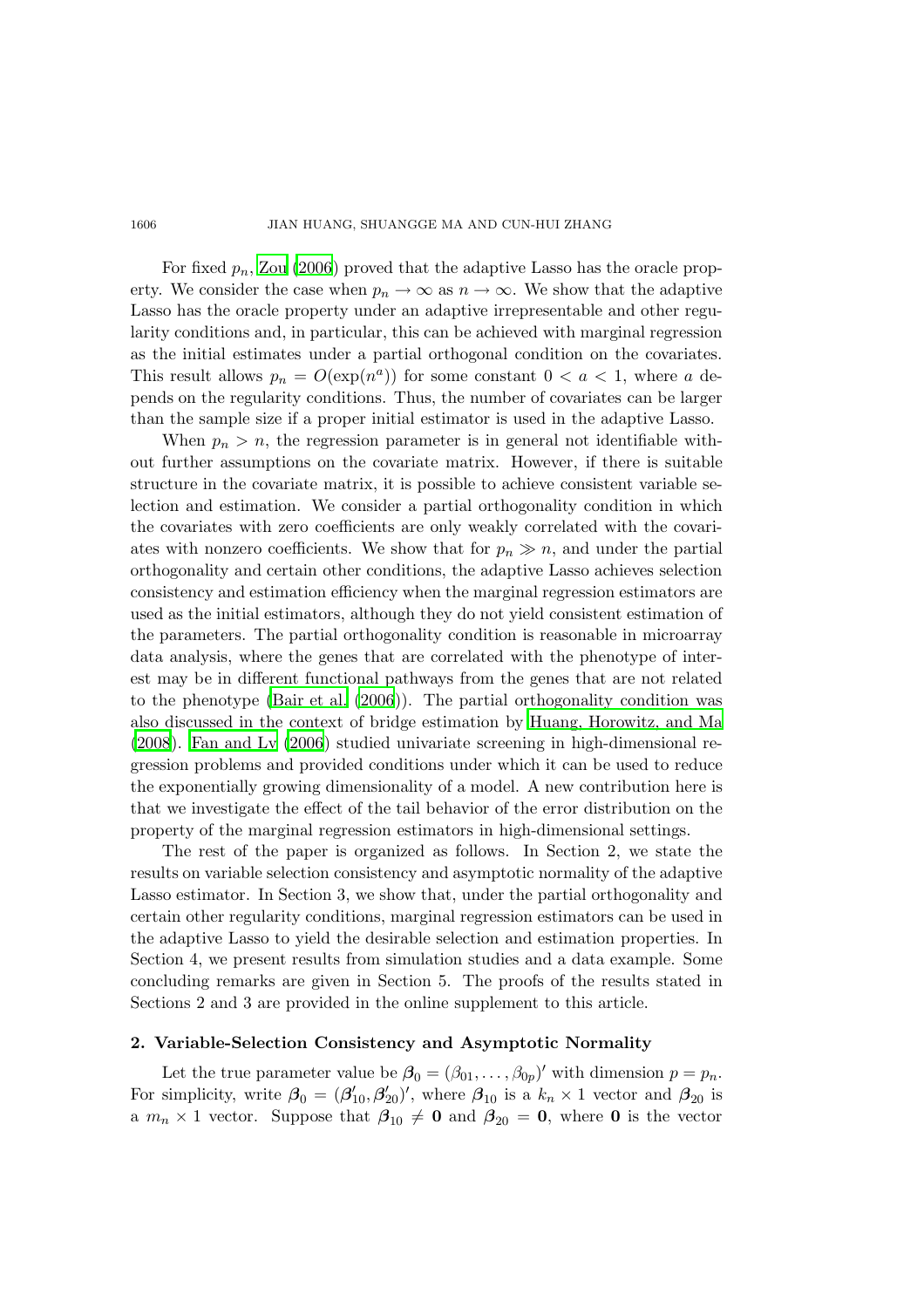(of appropriate dimension) with all components zero. So  $k_n$  is the number of non-zero coefficients and  $m_n$  is the number of zero coefficients in the regression model. We note that it is unknown to us which coefficients are non-zero and which are zero. Most quantities and data objects in our discussion are functions of  $n$ , but this dependence on  $n$  is often left implicit, especially for  $n$ -vectors and matrices with  $n$  rows.

We center the response  $y = (y_1, \ldots, y_n)'$  and standardize the covariates  $\mathbf{X} = (x_{ij})_{n \times p_n}$  so that

<span id="page-4-0"></span>
$$
\sum_{i=1}^{n} y_i = 0, \quad \sum_{i=1}^{n} x_{ij} = 0 \quad \text{and} \quad \frac{1}{n} \sum_{i=1}^{n} x_{ij}^2 = 1, \quad j = 1, \dots, p_n. \tag{2.1}
$$

Let  $\mathbf{x}_j = (x_{1j}, \dots, x_{nj})'$  be the j-th column of the design matrix  $\mathbf{X} = (\mathbf{x}_1, \dots, \mathbf{x}_{p_n}),$ and  $\mathbf{y} = (y_1, \dots, y_n)'$ . The regression model is

$$
\mathbf{y} = \sum_{j=1}^{p_n} \beta_j \mathbf{x}_j + \boldsymbol{\varepsilon} = \mathbf{X}\boldsymbol{\beta} + \boldsymbol{\varepsilon}
$$
 (2.2)

with the error vector  $\varepsilon = (\varepsilon_1, \ldots, \varepsilon_n)'$ . Let  $J_{n_1} = \{j : \beta_{0j} \neq 0\}$  and set  $\mathbf{X}_1 = (\mathbf{x}_1, \dots, \mathbf{x}_{k_n}), \quad \Sigma_{n11} = n^{-1} \mathbf{X}_1' \mathbf{X}_1$  Let  $\tau_{n1}$  be the smallest eigenvalue of  $\Sigma_{n11}$ . For any vector  $\mathbf{x} = (x_1, x_2, \ldots)'$ , denote its sign vector by sgn( $\mathbf{x}$ ) =  $(\text{sgn}(x_1), \text{sgn}(x_2), \ldots)'$ , with the convention  $\text{sgn}(0) = 0$ . Following [Zhao and Yu](#page-15-5) [\(2007](#page-15-5)), we say that  $\beta_n = s \beta$  if and only if  $sgn(\beta_n) = sgn(\beta)$ . Let

$$
b_{n1} = \min\{|\beta_{0j}| : j \in J_{n1}\}.
$$
\n(2.3)

We consider the following conditions.

- (A1) The errors  $\varepsilon_i, \varepsilon_2, \ldots$  are independent and identically distributed random variables with mean zero, and for certain constants  $1 \leq d \leq 2$ ,  $C > 0$  and K, the tail probabilities of  $\varepsilon_i$  satisfy  $P(|\varepsilon_i| > x) \leq K \exp(-Cx^d)$  for all  $x \geq 0$  and  $i = 1, 2, \ldots$
- (A2) The initial estimators  $\beta_{nj}$  are  $r_n$ -consistent for the estimation of certain  $\eta_{nj}$ :

$$
r_n \max_{j \le p_n} \left| \widetilde{\beta}_{nj} - \eta_{nj} \right| = O_P(1), \quad r_n \to \infty,
$$

where  $\eta_{nj}$  are unknown constants depending on  $\beta$  and satisfy

$$
\max_{j \notin J_{n1}} |\eta_{nj}| \le M_{n2}, \quad \Big\{ \sum_{j \in J_{n1}} \Big( \frac{1}{|\eta_{nj}|} + \frac{M_{n2}}{|\eta_{nj}|^2} \Big)^2 \Big\}^{\frac{1}{2}} \le M_{n1} = o(r_n).
$$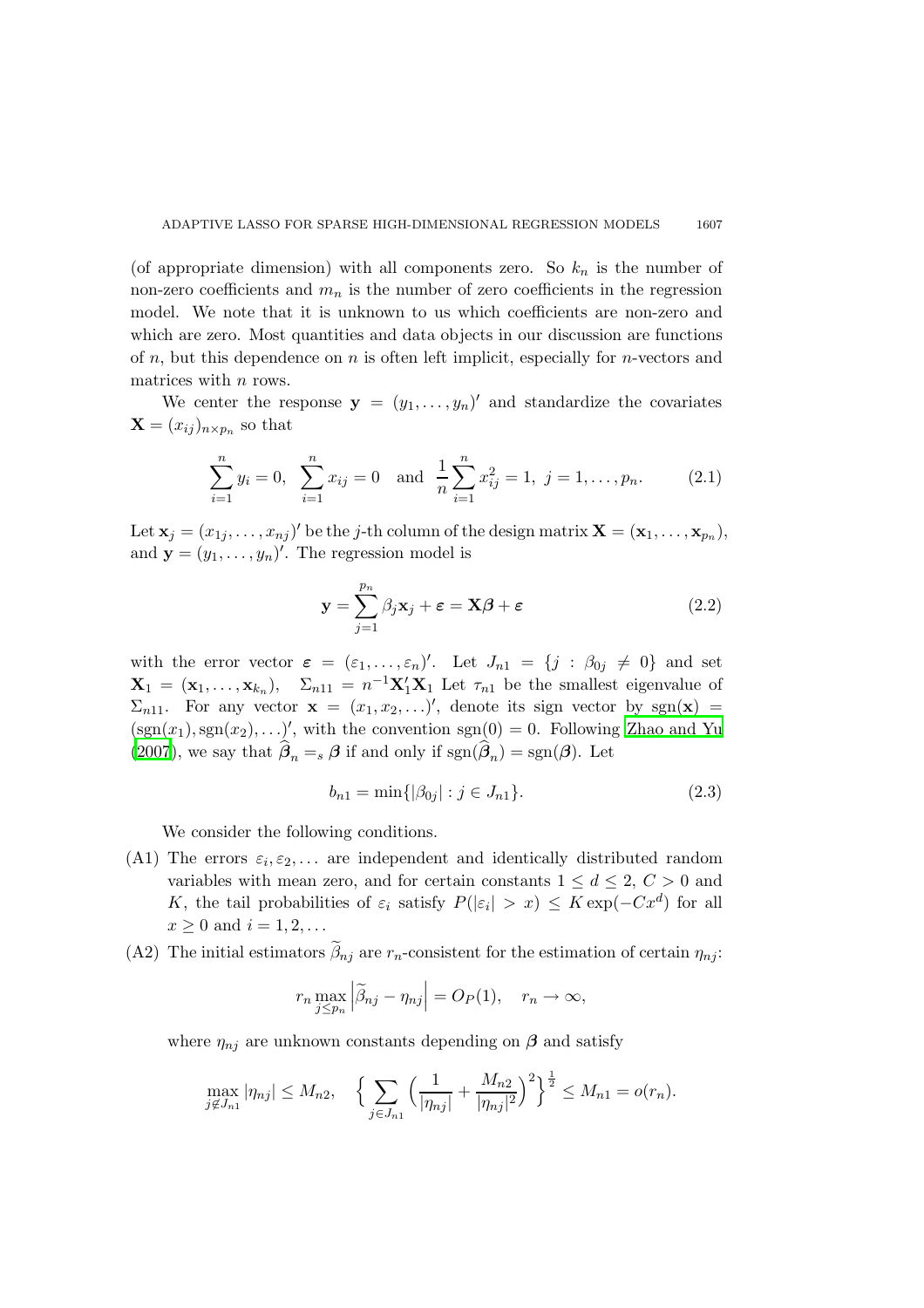(A3) Adaptive irrepresentable condition. For  $\mathbf{s}_{n1} = (|\eta_{nj}|^{-1} \text{sgn}(\beta_{0j}), j \in J_{n1})'$ and some  $\kappa < 1$ ,

$$
n^{-1} \Big| \mathbf{x}_j^{\prime} \mathbf{X}_1 \Sigma_{n11}^{-1} \mathbf{s}_{n1} \Big| \leq \frac{\kappa}{|\eta_{nj}|}, \quad \forall \ j \notin J_{n1}.
$$

(A4) The constants  $\{k_n, m_n, \lambda_n, M_{n1}, M_{n2}, b_{n1}\}\$  satisfy

$$
(\log n)^{I\{d=1\}} \Big\{ \frac{(\log k_n)^{\frac{1}{d}}}{n^{\frac{1}{2}}b_{n1}} + (\log m_n)^{\frac{1}{d}} \frac{n^{\frac{1}{2}}}{\lambda_n} \Big( M_{n2} + \frac{1}{r_n} \Big) \Big\} + \frac{M_{n1}\lambda_n}{b_{n1}n} \to 0.
$$

(A5) There exists a constant  $\tau_1 > 0$  such that  $\tau_{n1} \geq \tau_1$  for all n.

Condition (A1) is standard for variable selection in linear regression. Condition (A2) assumes that the initial  $\beta_{nj}$  actually estimates some proxy  $\eta_{nj}$  of  $\beta_{nj}$ , so that the weight  $w_{nj} \approx |\eta_{nj}|^{-1}$  is not too large for  $\beta_{0j} \neq 0$  and not too small for  $\beta_{0j} = 0$ . The adaptive irrepresentable condition (A3) becomes the strong irrespresentable condition for the sign-consistency of the Lasso if the  $|\eta_{nj}|$  are identical for all  $j \leq p_n$ . It weakens the strong irrepresentable condition by allowing larger  $|\eta_{nj}|$  in  $J_{n1}$  (smaller  $s_{n1}$ ) and smaller  $|\eta_{nj}|$  outside  $J_{n1}$ . If  $sgn(\eta_{nj}) = sgn(\beta_{nj})$  in  $(A2)$ , we say that the initial estimates are zero-consistent with rate  $r_n$ . In this case, (A3) holds automatically and  $M_{n2} = 0$  in (A2).

Condition (A4) restricts the numbers of covariates with zero and nonzero coefficients, the penalty parameter, and the smallest non-zero coefficient. The number of covariates permitted depends on the tail behavior of the error terms. With sub-Gaussian tails, the model can include more covariates than with exponential tails. We often have  $n^{\delta-1/2}r_n \to \infty$  and  $\lambda_n = n^a$  for some  $0 < a < 1$ and small  $\delta > 0$ . In this case, the number  $m_n$  of zero coefficients can be as large as  $\exp(n^{d(a-\delta)})$ . But the number of nonzero coefficients allowed is of the order  $\min\{n^{2(1-a)}, n^{1-2\delta}\}\$ , assuming  $1/b_{n1} = O(1)$  and  $M_{n1} = O(k_n^{1/2})$ . Condition (A5) assumes that the eigenvalues of  $\Sigma_{n11}$  are bounded away from zero, this is reasonable since the number of nonzero covariates is small in a sparse model.

Among conditions (A1) to (A5), (A3) is the critical one and is in general difficult to establish. It assumes that we can estimate certain  $\eta_{ni}$  satisfying the condition. On the other hand, this task can be reduced to establishing the simpler and stronger properties under a partial orthogonality condition described in Section 3.

**Theorem 1.** Suppose that conditions (A1)–(A5) hold. Then  $P(\hat{\beta}_n = s \beta_0) \rightarrow 1$ .

The proof of this theorem can be found in the on-line supplement to this article.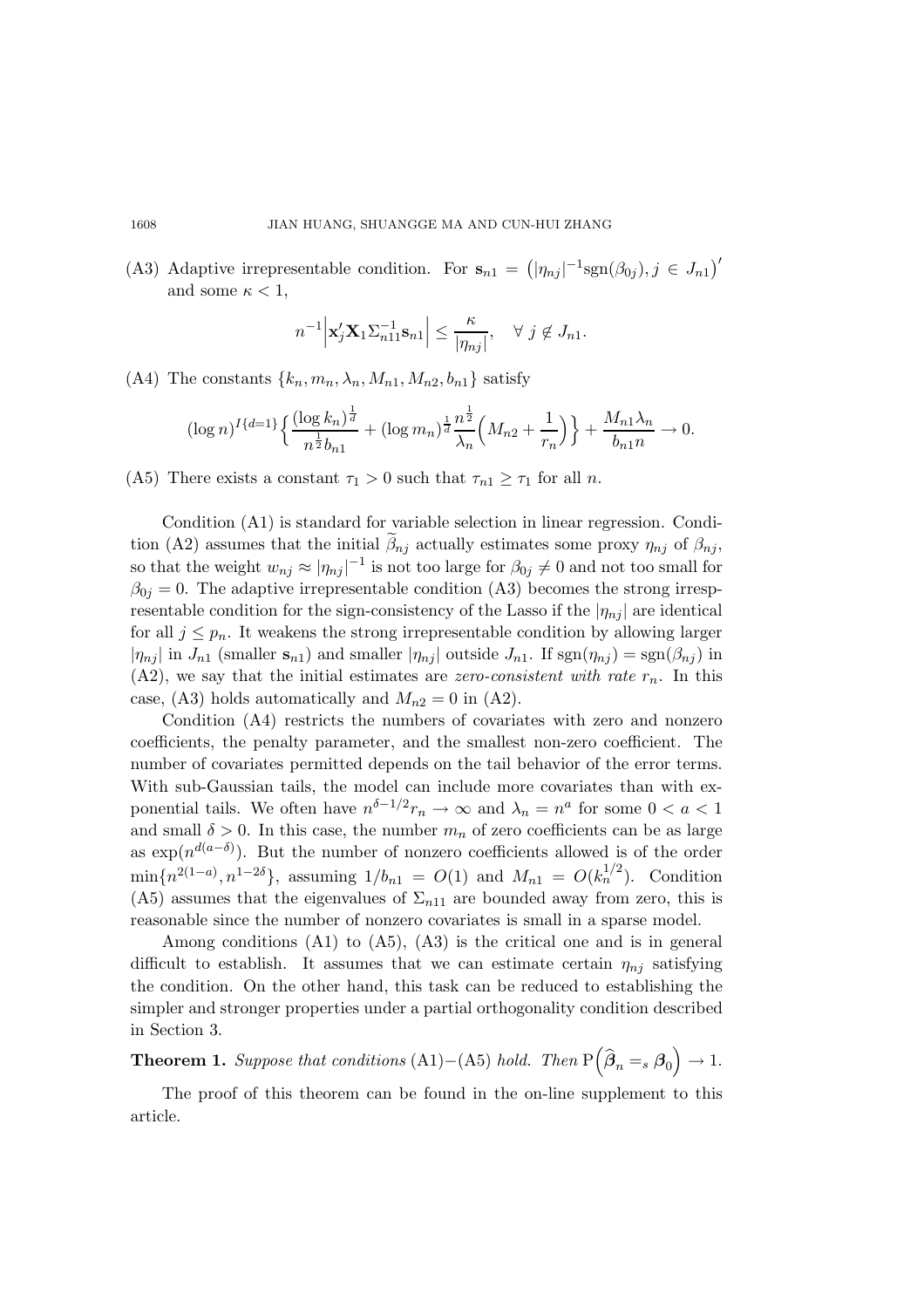**Theorem 2.** Suppose that conditions (A1) to (A5) are satisfied. Let  $s_n^2 =$  $\sigma^2 \alpha'_n \Sigma_{n11}^{-1} \alpha_n$  for any  $k_n \times 1$  vector  $\alpha_n$  satisfying  $\|\alpha_n\|_2 \leq 1$ . If  $M_{n1} \lambda_n/n^{1/2} \to 0$ ,

$$
n^{\frac{1}{2}} s_n^{-1} \alpha'_n (\widehat{\boldsymbol{\beta}}_{n1} - \boldsymbol{\beta}_0) = n^{-\frac{1}{2}} s_n^{-1} \sum_{i=1}^n \varepsilon_i \alpha'_n \Sigma_{n11}^{-1} \mathbf{x}_{1i} + o_p(1) \to_D N(0, 1), \qquad (2.4)
$$

where  $o_p(1)$  is a term that converges to zero in probability uniformly with respect to  $\alpha_n$ .

This theorem can be proved by verifying the Lindeberg conditions in the same way as in the proof of Theorem 2 of Huang et al. (2008). Thus we omit the proof here.

#### 3. Zero-Consistency, Partial Orthogonality and Marginal Regression

For the adaptive Lasso estimator to be variable selection consistent and have the oracle property, it is crucial to have an initial estimator that is zeroconsistent or satisfies the weaker condition (A3). When  $p_n \leq n$ , the least squares estimator is consistent and therefore zero-consistent under certain conditions on the design matrix and regression coefficients. In this case, we can use the least squares estimator as the initial estimators for the weights. However, when  $p_n > n$ , which is the case in many microarray gene expression studies, the least squares estimator is no longer feasible. In this section, we show that the marginal regression estimators are zero-consistent under a partial orthogonality condition.

With the centering and scaling given in  $(2.1)$ , the estimated marginal regression coefficient is

<span id="page-6-1"></span>
$$
\widetilde{\beta}_{nj} = \frac{\sum_{i=1}^{n} x_{ij} y_i}{\sum_{i=1}^{n} x_{ij}^2} = \frac{\mathbf{x}'_j \mathbf{y}}{n}.
$$
\n(3.1)

<span id="page-6-0"></span>We take the  $\eta_{nj}$  in (A2) to be  $E\beta_{nj}$ . Since  $\mu_0 = Ey = X\beta_0$ ,

$$
\eta_{nj} = \mathbf{E}\widetilde{\beta}_{nj} = \frac{\mathbf{x}'_j \boldsymbol{\mu}_0}{n} = \sum_{l=1}^{k_n} \frac{\beta_{0l} \mathbf{x}'_j \mathbf{x}_l}{n}.
$$
\n(3.2)

It is also possible to consider  $\hat{\beta}_{nj} = |x'_j y/n|^\gamma$  and  $\eta_{nj} = |x'_j \mu_0/n|^\gamma$  with certain  $\gamma > 0$ , but we focus on the simpler  $(3.1)$  and  $(3.2)$  here.

Consider the following assumptions.

- (B1) The condition (A1) holds.
- (B2) (Partial orthogonality) The covariates with zero coefficients and those with nonzero coefficients are weakly correlated

$$
\left|\frac{1}{n}\sum_{i=1}^n x_{ij}x_{ik}\right| = \left|\frac{\mathbf{x}'_j\mathbf{x}_k}{n}\right| \le \rho_n, \ \ j \notin J_{n1}, \ k \in J_{n1}
$$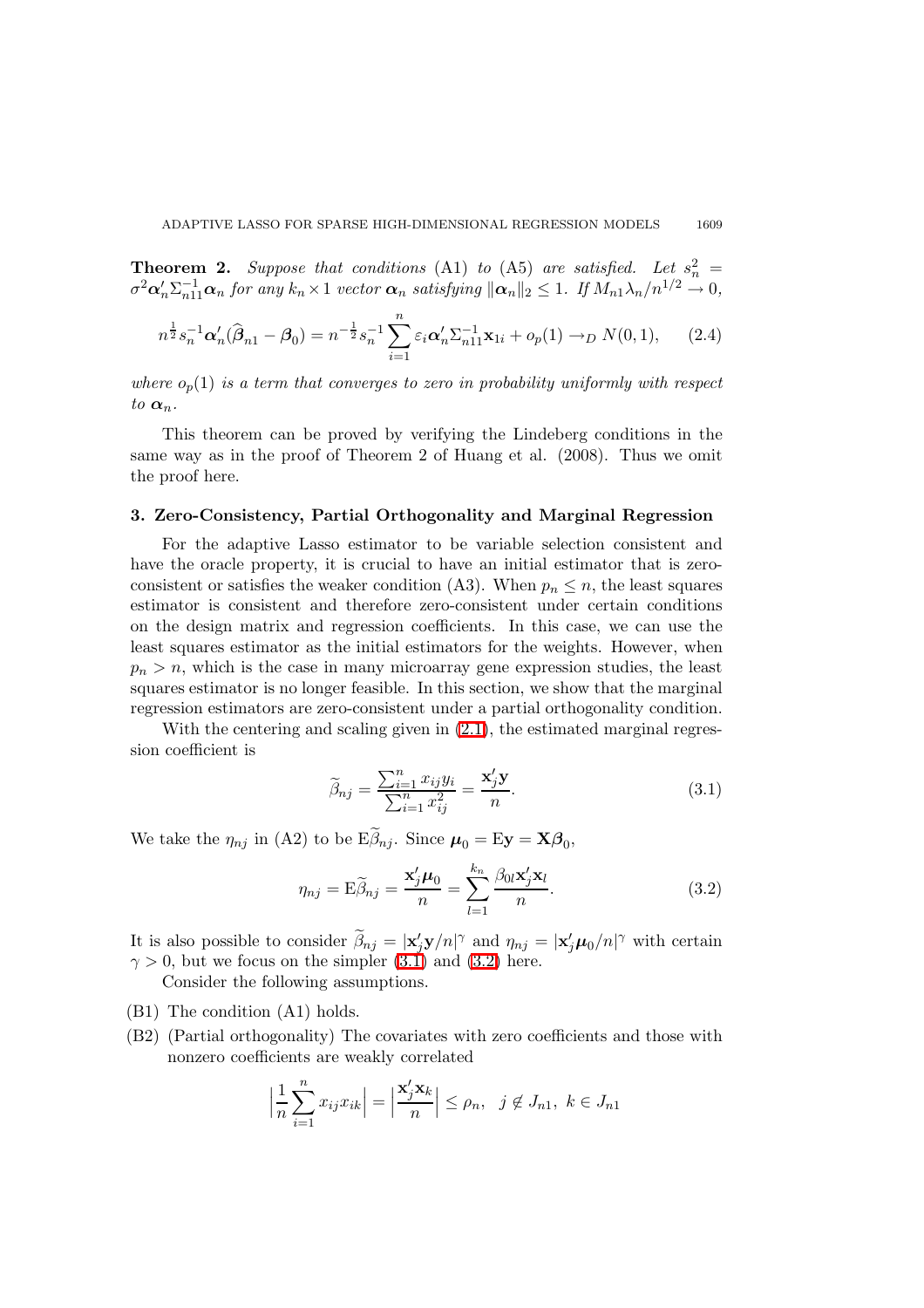where, for certain  $0 < \kappa < 1$ ,  $\rho_n$  satisfies

<span id="page-7-0"></span>
$$
c_n = \left(\max_{j \notin J_{n1}} |\eta_{nj}|\right) \left(\sum_{j \in J_{n1}} \frac{|\eta_{nj}|^{-2}}{k_n}\right)^{\frac{1}{2}} \le \frac{\kappa \tau_{n1}}{k_n \rho_n},\tag{3.3}
$$

where  $\kappa$  is given in (A3).

(B3) The minimum  $b_{n1} = \min\{|\eta_{nj}|, j \in J_{n1}\}\)$  satisfies

$$
\frac{k_n^{\frac{1}{2}}(1+c_n)}{\widetilde{b}_{n1}r_n} \to 0, \quad r_n = \frac{n^{\frac{1}{2}}}{(\log m_n)^{\frac{1}{d}}(\log n)^{I\{d=1\}}}.
$$

Condition (B2) is the weak partial orthogonality assumption that requires that the covariates with zero coefficients have weaker correlation to the mean  $\mu_0 = Ey$  than those with nonzero coefficients, in an average sense. For  $k_n \rho_n \leq$  $\kappa\tau_{n1}$ , (B2) holds for the Lasso with  $\eta_{ni} = 1$ . Thus, the adaptive Lasso has advantages only when  $c_n < 1$ . Condition (B3) requires that the non-zero coefficients are bounded away from zero at certain rates depending on the growth of  $k_n$  and  $m_n$ .

**Theorem 3.** Suppose that conditions (B1) to (B3) hold. Then the  $\beta_n$  in [\(3.1\)](#page-6-0) is  $r_n$ -consistent for  $\eta_{nj}$  and the adaptive irrepresentable condition holds.

The proof of this theorem is given in the on-line supplement to this article.

Theorem 3 provides justification for using marginal regression estimator for the adaptive Lasso as the initial estimator under the partial orthogonality condition. Under (B1)−(B3), (A4) follows from

(B4). Let  $b_{n2} = O(1)$ . Then  $b_{n1} \leq |\beta_{0j}| \leq b_{n2} \ \forall j \in J_{n1}$  and

$$
\frac{(\frac{\log k_n}{\log m_n})^{\frac{1}{d}}}{r_n b_{n1}}+\frac{n}{\lambda_n r_n}(k_n\rho_n+\frac{1}{r_n})+\frac{k_n^{\frac{1}{2}}\lambda_n}{nb_{n1}\widetilde{b}_{n1}}\rightarrow 0.
$$

Thus, under  $(B1)–(B4)$  and  $(A5)$ , we can first use marginal regression to obtain the initial estimators, then use them as weights in the adaptive Lasso to achieve variable-selection consistency and oracle efficiency.

A special case of Theorem 3 is when  $\rho_n = O(n^{-1/2})$ , that is, the covariates with nonzero and zero coefficients are essentially uncorrelated. Then we can take  $\eta_{nj} = 0, j \notin J_{n1}$ , and [\(3.3\)](#page-7-0) is satisfied. Consequently, the univariate regression estimator  $\beta_n$  in [\(3.1\)](#page-6-0) is zero-consistent with rate  $r_n$ . In this case, the adaptive irrepresentable condition (A3) is automatically satisfied.

#### 4. Numerical Studies

We conduct simulation studies to evaluate the finite sample performance of the adaptive Lasso estimate and use a data example to illustrate the application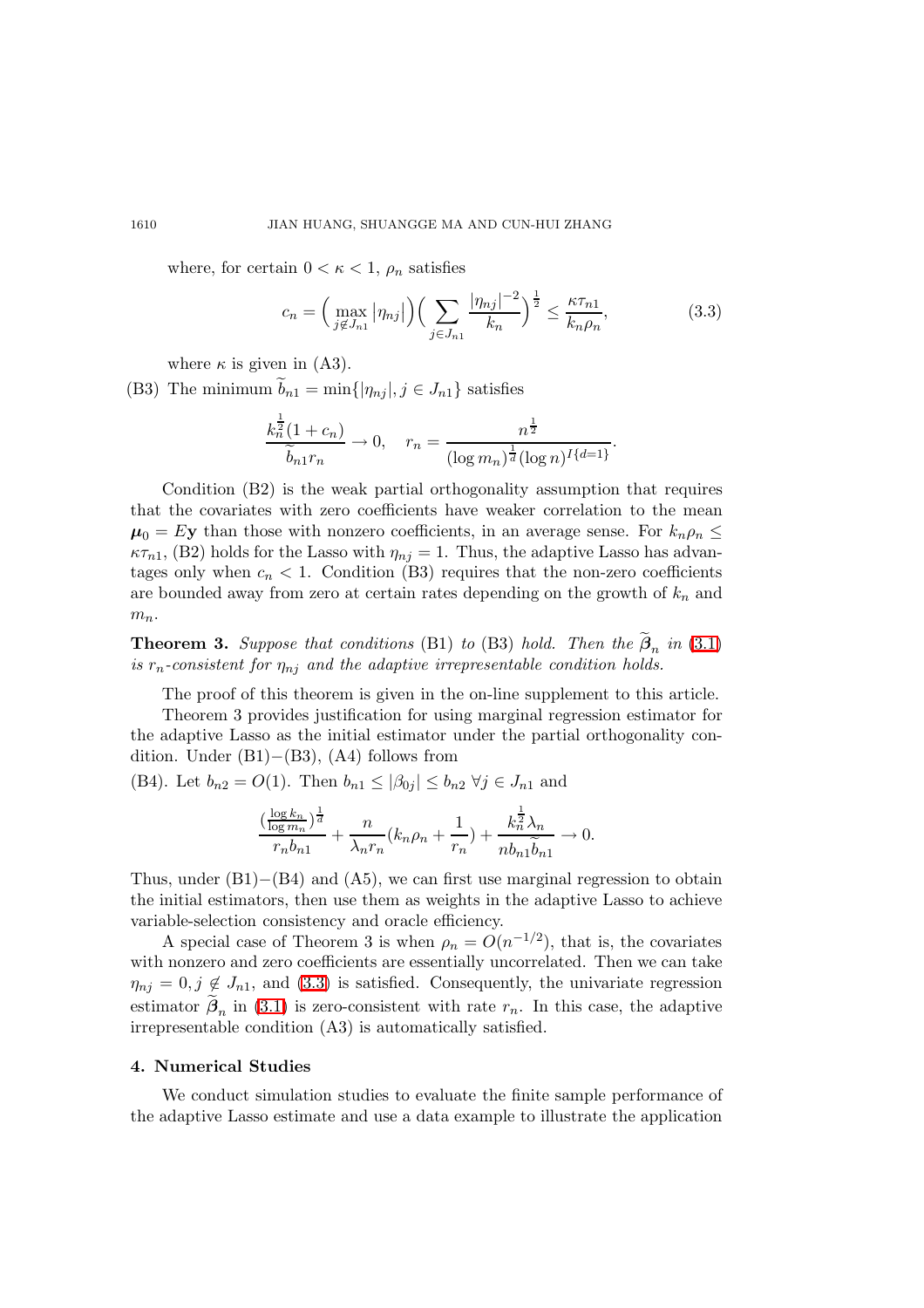of this method. Because our main interest is in  $p_n$  large and [Zou \(2006](#page-15-3)) has conducted simulation studies of adaptive Lasso in low-dimensional settings, we focus on the case  $p_n > n$ .

### 4.1. Simulation study

The adaptive Lasso estimate can be computed by a simple modification of the LARS algorithm [\(Efron et al. \(2004](#page-14-9))). The computational algorithm is omitted here. In the simulation study, we are interested in (1) accuracy of variable selection and (2) prediction performance measured by mse (mean squared error). For (1), we compute the frequency of correctly identifying zero and nonzero coefficients in repeated simulations. For (2), we compute the median prediction mse, calculated based on the predicted and observed values of the response from independent data not used in model fitting. We also compare the results from the adaptive Lasso to those from the standard Lasso estimate.

We simulate data from the linear model  $\mathbf{y} = \mathbf{X}\boldsymbol{\beta} + \boldsymbol{\varepsilon}$ ,  $\boldsymbol{\varepsilon} \sim N(0, \sigma^2 \mathbf{I}_n)$ . Eight examples with  $p_n > n$  are considered. In each example, the covariate vector is normally distributed with mean zero and the covariance matrix specified below. The value of X is generated once and then kept fixed. Replications are obtained by simulating the values of  $\varepsilon$  from  $N(0, \sigma^2 \mathbf{I}_n)$  and then setting  $\mathbf{y} = \mathbf{X}\boldsymbol{\beta} + \varepsilon$  for the fixed covariate value **X**. The sample size used in estimation is  $n = 100$ . Summary statistics are computed based on 500 replications.

The eight examples we consider are the following.

- 1.  $p = 200$  and  $\sigma = 1.5$ ; the *n*-rows of **X** are independent; for the *i*-th row, the first 15 covariates  $(x_{i,1},\ldots,x_{i,15})$  and the remaining 185 covarites  $(x_{i,16},\ldots,x_{i,200})$ are independent; the pairwise correlation between the  $k^{th}$  and the  $j^{th}$  components of  $(x_{i,1},...,x_{i,15})$  is  $r^{|k-j|}$  with  $r = 0.5, k, j = 1,...,15$ ; the pairwise correlation between the  $k^{th}$  and the  $j^{th}$  components of  $(x_{i,16},...,x_{i,200})$  is  $r^{|k-j|}$  with  $r = 0.5, k, j = 16, \ldots, 200$ ; the first five components of  $\beta$  are 2.5, components 6–10 are 1.5, components 11–15 are 0.5, and the rest are zero; the covariate matrix has the partial orthogonal structure.
- 2. The same as Example 1, except that  $r = 0.95$ .
- 3. The same as Example 1, except that  $p = 400$ .
- 4. The same as Example 2, except that  $p = 400$ .
- 5.  $p = 200$  and  $\sigma = 1.5$ ; the predictors are generated as  $x_{ij} = Z_{1j} + e_{ij}, i =$  $1, \ldots, 5, x_{ij} = Z_{2j} + e_{ij}, i = 6, \ldots, 10, x_{ij} = Z_{3j} + e_{ij}, i = 11, \ldots, 15, \text{ and}$  $x_{ij} = Z_{ij}$ , where  $Z_{ij}$  are i.i.d.  $N(0, 1)$  and  $e_{ij}$  are i.i.d.  $N(0, 1/100)$ ; The first 15 components of  $\beta$  are 1.5, the remainder are zero.
- 6. The same as Example 5, except that  $p = 400$ .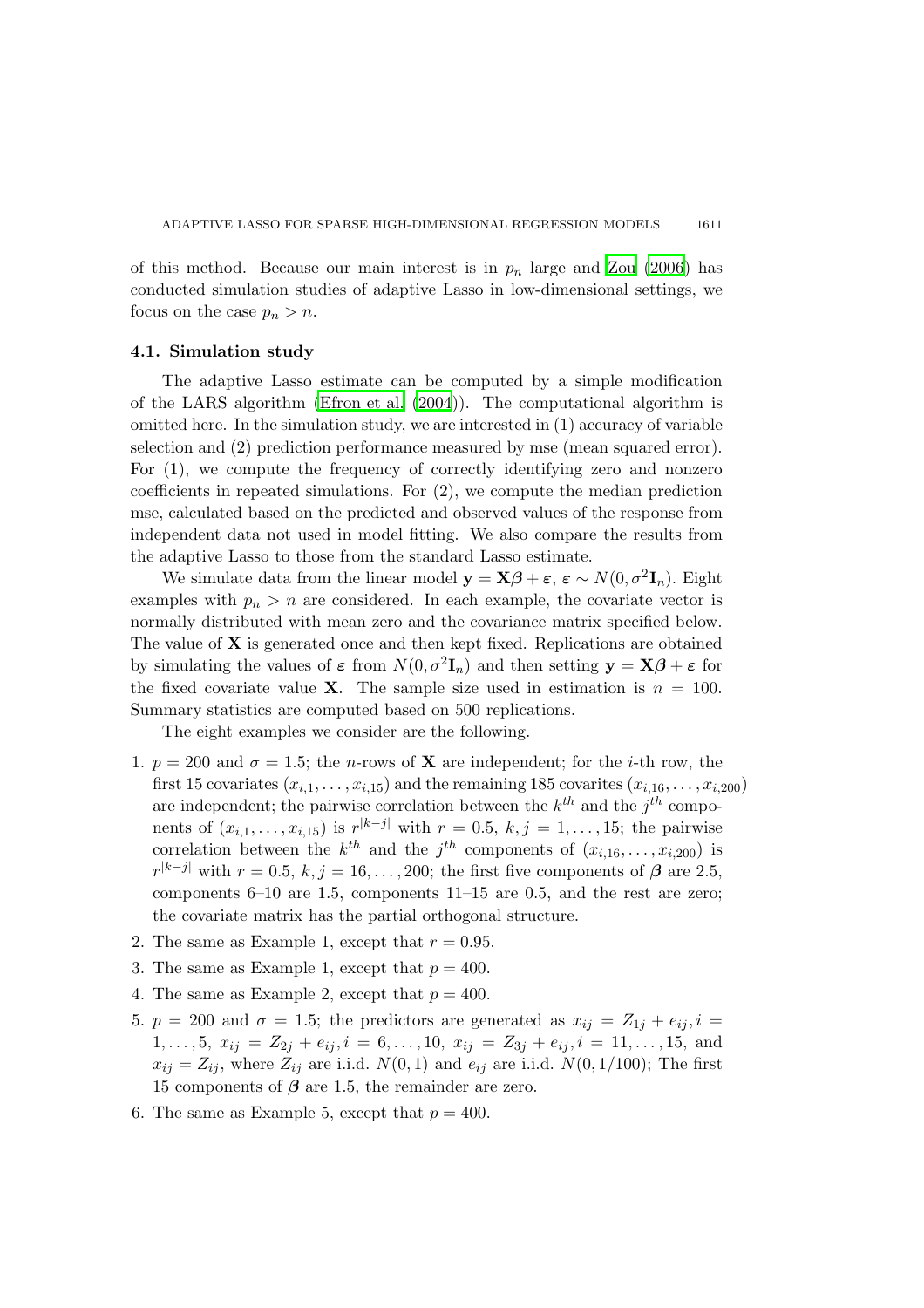#### 1612 JIAN HUANG, SHUANGGE MA AND CUN-HUI ZHANG

|                | Lasso         |           | Adaptive-Lasso |           |  |
|----------------|---------------|-----------|----------------|-----------|--|
| Example        | PMSE          | Covariate | PMSE           | Covariate |  |
|                | 3.829 (0.769) | 58        | 3.625(0.695)   | 50        |  |
| $\overline{2}$ | 3.548 (0.636) | 54        | 2.955(0.551)   | 33        |  |
| 3              | 3.604(0.681)  | 50        | 3.369(0.631)   | 43        |  |
| $\overline{4}$ | 3.304 (0.572) | 50        | 2.887(0.499)   | 33        |  |
| 5              | 3.148(0.557)  | 48        | 2.982(0.540)   | 40        |  |
| 6              | 3.098(0.551)  | 42        | 2.898(0.502)   | 36        |  |
| 7              | 3.740 (0.753) | 59        | 3.746 (0.723)  | 53        |  |
| 8              | 3.558(0.647)  | 55        | 3.218 (0.578)  | 44        |  |

Table 1. Simulation study, comparison of adaptive Lasso with Lasso. PMSE: median of PMSE, inside "()" are the corresponding standard deviations. Covariate: median of number of covariates with nonzero coefficients.

- 7.  $p = 200$  and  $\sigma = 1.5$ ; the pairwise correlation between the  $k^{th}$  and the  $j^{th}$ components of  $(x_{i,1},...,x_{i,200})$  is  $r^{|k-j|}$  with  $r = 0.5, k, j = 1,...,300$ ; components 1–5 of  $\beta$  are 2.5, components 11–15 are 1.5, components 21–25 are 0.5, and the rest are zero.
- 8. The same as Example 7, except that  $r = 0.95$ .

Partial orthogonal condition is satisfied in Examples 1–6. Especially, Examples 1 and 3 represent cases with moderately correlated covariates; Examples 2 and 4 have strongly correlated covariates; while Examples 5 and 6 have the grouping structure [\(Zou and Hastie \(2005](#page-15-8))) with three equally important groups, where covariates within the same group are highly correlated. Examples 7 and 8 represent cases where the partial orthogonality assumption is violated; covariates with nonzero coefficients are correlated with the rest.

In each example, the simulated data consist of a training set and a test set, each of size 100. For both the Lasso and Adaptive Lasso, tuning parameters are selected based on V-fold cross-validation with the training set only. We set  $V = 5$ . After tuning parameter selection, the Lasso and adaptive Lasso estimates are computed using the training set. We then compute the prediction MSE for the test set, based on the training set estimate. Specifically, in each data set of 500 replications, let  $\hat{y}_i$  be the fitted value based on the training data, and let  $y_i$ be the response value in the test data whose corresponding covariate value is the same as that associated with  $\hat{y}_i$ . Then the prediction MSE for this data set is  $n^{-1} \sum_{i=1}^{n} (\hat{y}_i - y_i)^2$  where  $n = 100$ . The PMSE included in Table 1 is the median of the prediction MSE's from 500 replications.

Summary statistics of variable selection and PMSE results are shown in Table 1. It can be seen that for Examples 1−6, the adaptive Lasso yields smaller models with better predictive performance. However, due to the large number of covariates, the number of covariates identified by the adaptive Lasso is still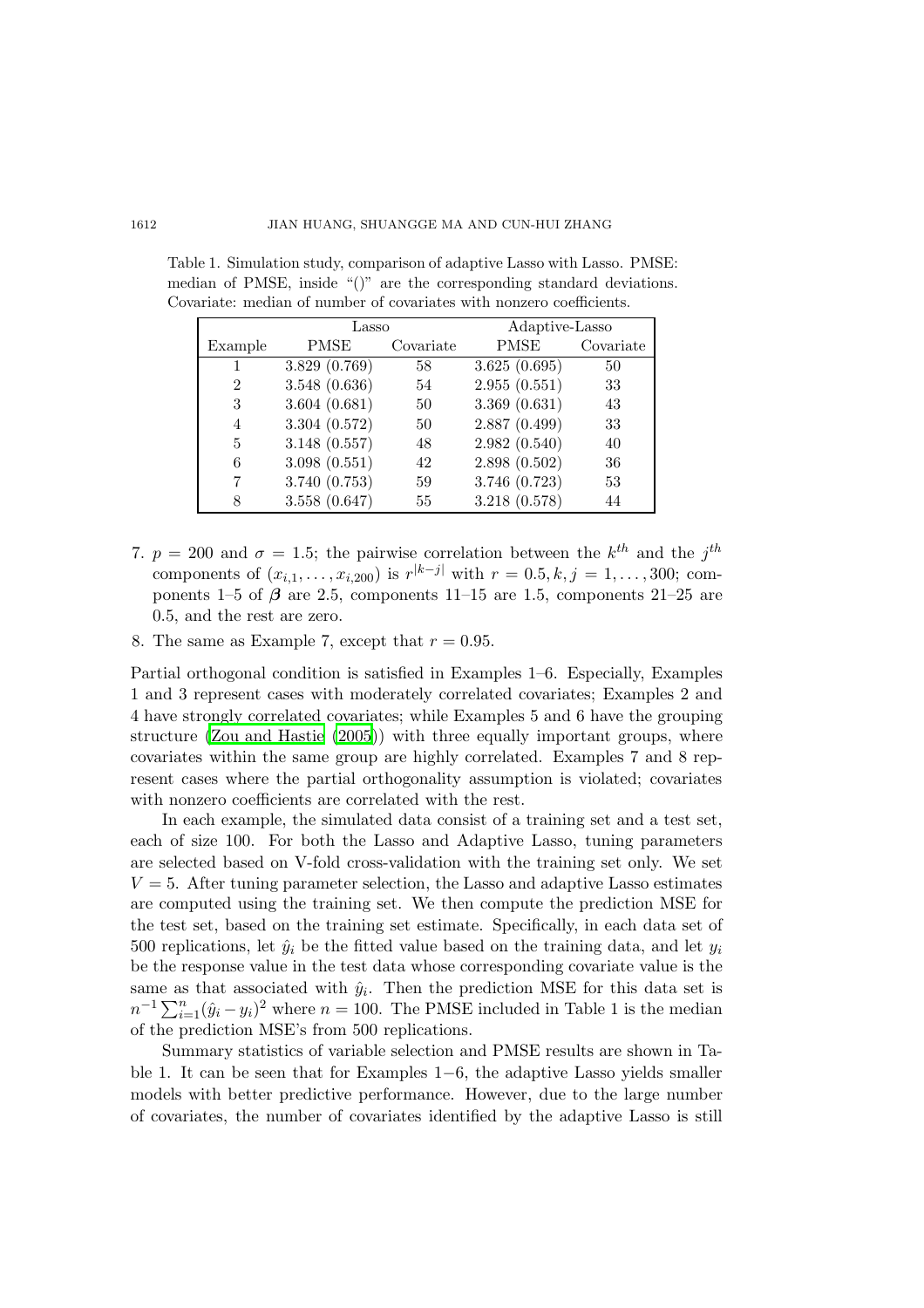larger than the true value (15). When the partial orthogonality condition is not satisfied (Examples 7 and 8), the adaptive Lasso still yields smaller models with satisfactory predictive performance (comparable to the Lasso). Extensive simulation studies with other values of p and different marginal and joint distributions of  $x_{ij}$  yield similar, satisfactory results. Figures 1 and 2 show the frequencies of individual covariate effects being properly classified: zero versus nonzero. For a better view, we show only the first 100 coefficients which include all the nonzero coefficients. The patterns of the results from the remaining coefficients are similar.

#### 4.2. Data example

We use the data set reported in [Scheetz et al. \(2006](#page-15-9)) to illustrate the application of the adaptive Lasso in high-dimensional settings. For this data set, F1 animals were intercrossed and 120 twelve-week-old male offspring were selected for tissue harvesting from the eyes and for microarray analysis. The microarrays used to analyze the RNA from the eyes of these F2 animals contain over 31,042 different probe sets (Affymetric GeneChip Rat Genome 230 2.0 Array). The intensity values were normalized using the RMA (robust multi-chip averaging, [Bolstad et al. \(2003](#page-14-10)), Irizzary (2003)) method to obtain summary expression values for each probe set. Gene expression levels were analyzed on a logarithmic scale. For the 31,042 probe sets on the array, we first excluded probes that were not expressed in the eye or that lacked sufficient variation. The definition of expressed was based on the empirical distribution of RMA normalized values. For a probe to be considered expressed, the maximum expression value observed for that probe among the 120 F2 rats was required to be greater than the 25th percentile of the entire set of RMA expression values. For a probe to be considered "sufficiently variable", it had to exhibit at least 2-fold variation in expression level among the 120 F2 animals. A total of 18,976 probes met these two criteria.

We are interested in finding the genes whose expression are correlated with that of gene TRIM32. This gene was recently found to cause Bardet-Biedl syndrome [\(Chiang et al. \(2006](#page-14-11))), which is a genetically heterogeneous disease of multiple organ systems including the retina. The probe from TRIM32 is 1389163 at, which is one of the 18,976 probes that are sufficiently expressed and variable. One approach to finding the probes among the remaining 18, 975 probes that are most related to TRIM32 is to use regression analysis. Here the sample size is  $n = 120$  (i.e., there are 120 arrays from 120 rats), and the number of probes is 18, 975. It is expected that only a few genes are related to TRIM32. Thus this is a sparse, high-dimensional regression problem. We use the proposed approach in the analysis. We first standardize the probes so that they have mean zero and standard deviation 1, we then do the following steps: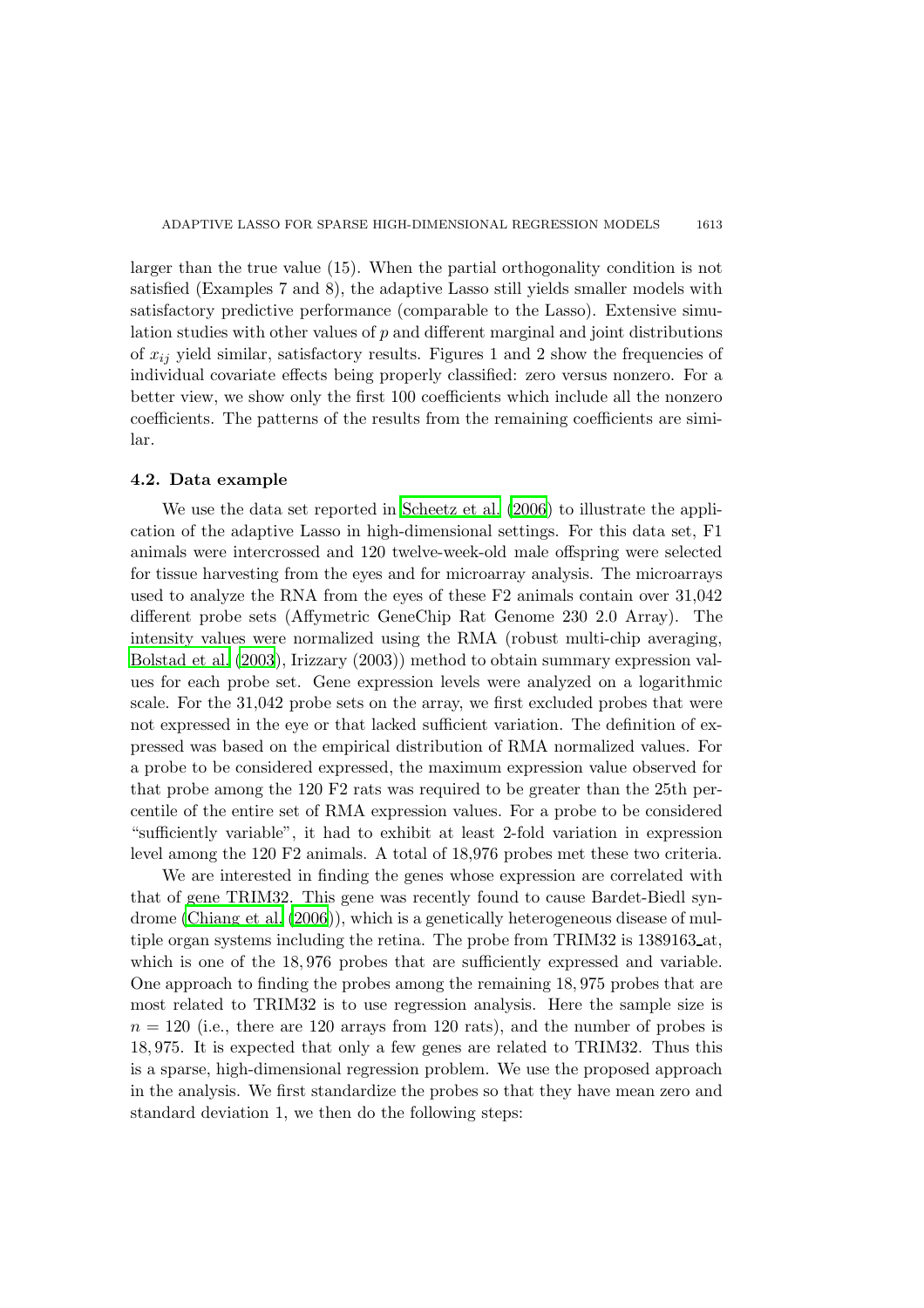

Figure 1. Simulation study (Examples 1–4): frequency of individual covariate effect being correctly identified. Circle: Lasso; Triangle: adaptive Lasso. Only the results of the first 100 coefficients are shown in the plots.



Figure 2. Simulation study (Examples 5–8): frequency of individual covariate effect being correctly identified. Circle: Lasso; Triangle: adaptive Lasso. Only the results of the first 100 coefficients are are shown in the plots.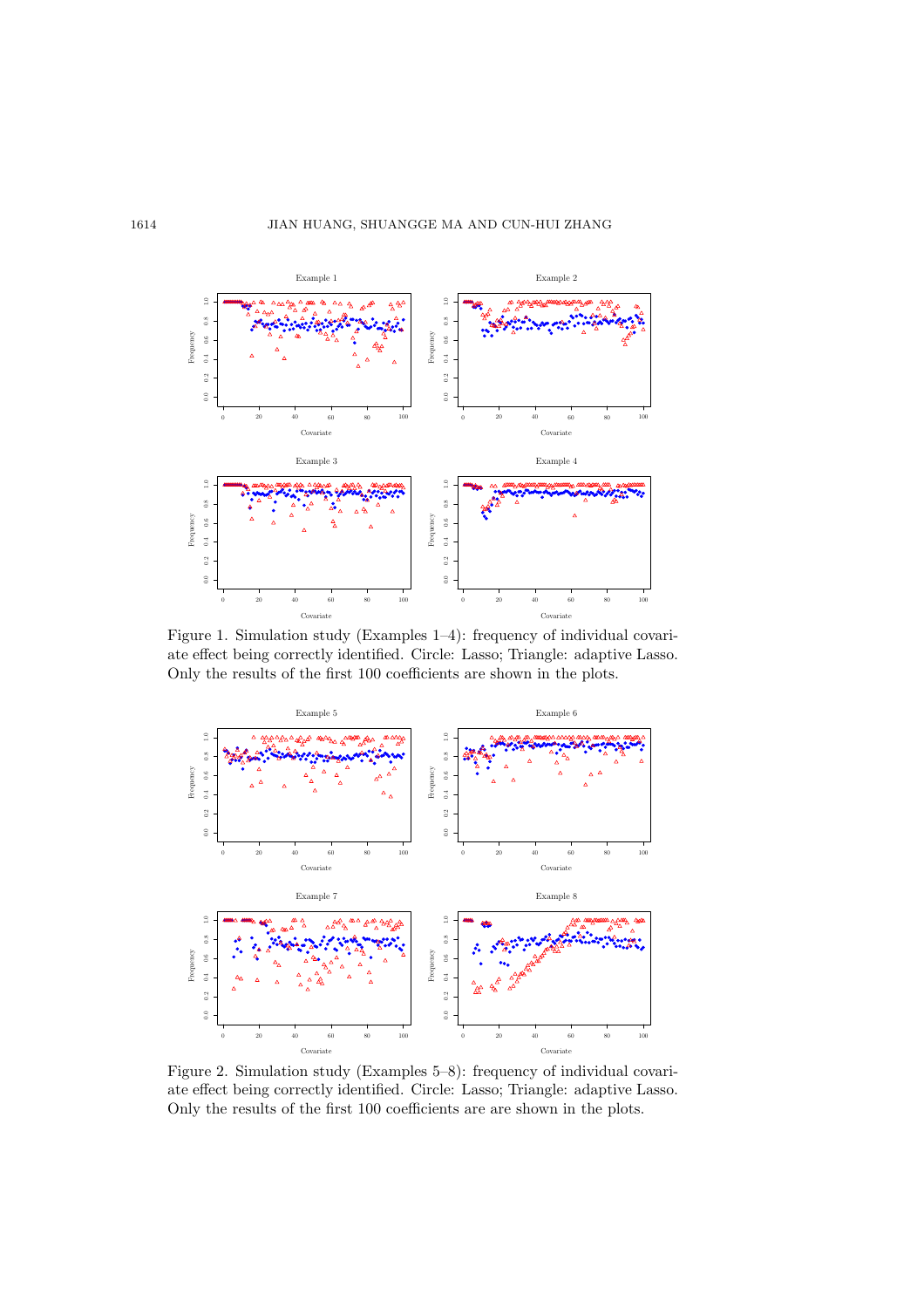- 1. select 3,000 probes with the largest variances;
- 2. compute the marginal correlation coefficients of the 3,000 probes with the probe corresponding to TRIM32;
- 3. select the top 200 covariates with the largest correlation coefficients; this is equivalent to selecting the covariates based on marginal regression, since covariates are standardized.

The estimation and prediction results from adaptive Lasso and Lasso are provided below. Table 2 lists the probes selected by the adaptive Lasso. For comparison, we also used the Lasso. The Lasso selected five more probes than the adaptive Lasso. To evaluate the performance of the adaptive Lasso relative to the Lasso, we use cross-validation and compare the predictive mean square errors (MSEs). Table 3 gives the results when the number of covariates is  $p =$ 100, 200, 300, 400 and 500. We randomly partition the data into a training set and a test set, the training set consisting of 2/3 observations and the test set consisting of the remaining 1/3 observations. We then fit the model with the training set and calculate the prediction MSE for the test set. We repeat this process 300 times, each time a new random partition is made. The values in Table 3 are the medians of the results from 300 random partitions. Overall, we see that the performance of the adaptive Lasso and Lasso are similar. However, there is some improvement of the adaptive Lasso over the Lasso in terms of prediction MSEs. Notably, the number of covariates selected by the adaptive Lasso is fewer than that selected by the Lasso, yet the prediction MSE of the adaptive Lasso is smaller.

### 5. Concluding Remarks

The adaptive Lasso is a two-step approach. In the first step, an initial estimator is obtained. Then a penalized optimization problem with a weighted  $L_1$ penalty must be solved. The initial estimator does not need to be consistent, but it must put more weight on the zero coefficients and less on nonzero ones, in an average sense, to improve upon the Lasso. Under the partial orthogonality condition, a simple initial estimator can be obtained from marginal regression. Compared to the Lasso, the theoretical advantage of the adaptive Lasso is that it has the oracle property. Compared to the SCAD and bridge methods, which also have the oracle property, the advantage of the adaptive Lasso is its computational efficiency. Given the initial estimator, the computation of adaptive Lasso estimate is a convex optimization problem and its computational cost is the same as that of the Lasso. Indeed, the entire regularization path of the adaptive Lasso can be computed with the same computational complexity as the least squares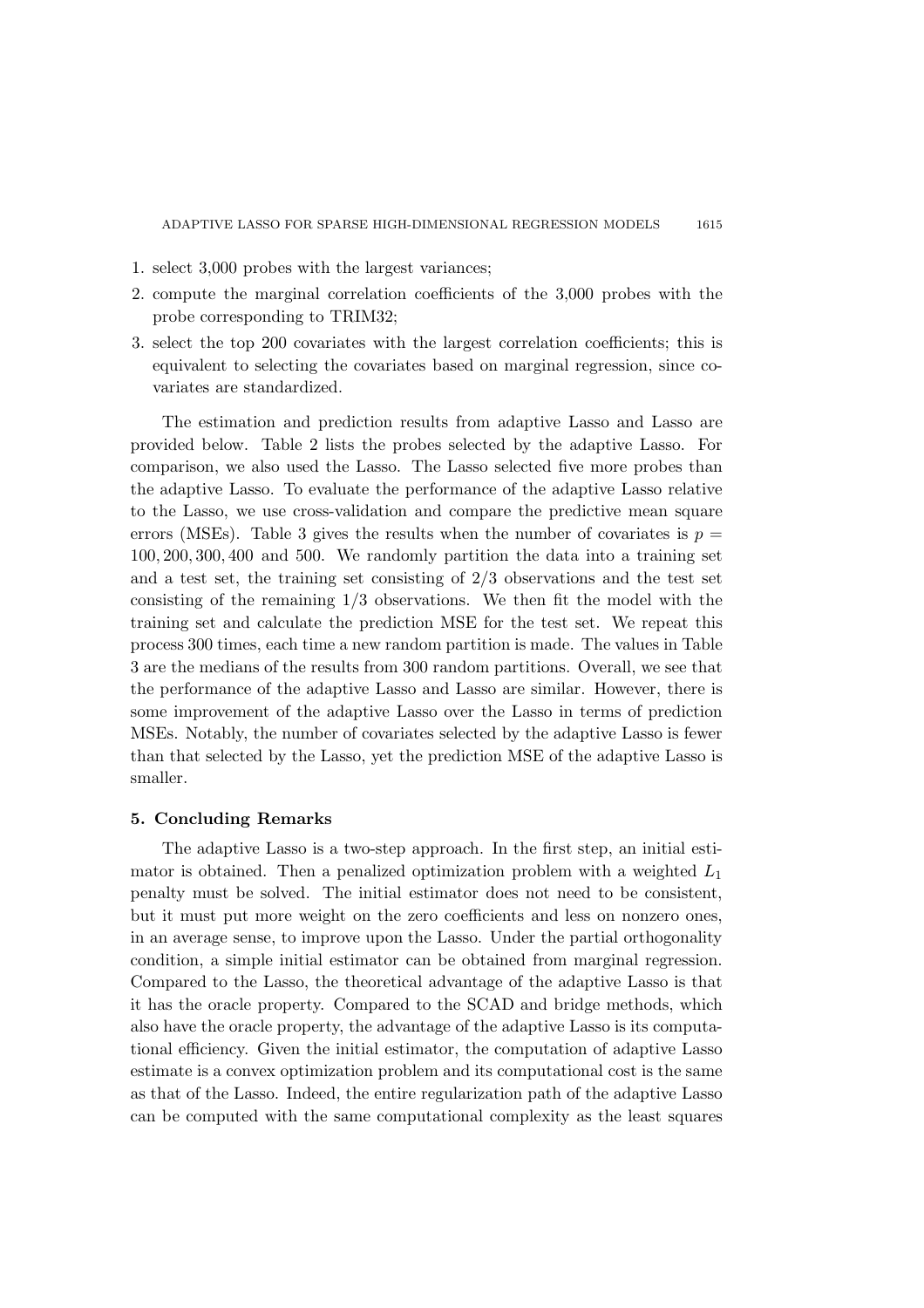| Probe ID                  | Lasso    | Adaptive-Lasso |
|---------------------------|----------|----------------|
| 1369353 at                | $-0.021$ | $-0.028$       |
| 1370429 at                | $-0.012$ |                |
| 1371242 at                | $-0.025$ | $-0.015$       |
| 1374106_at                | 0.027    | 0.026          |
| 1374131 at                | 0.018    | 0.011          |
| 1389584 at                | 0.056    | 0.054          |
| 1393979_at                | $-0.004$ | $-0.007$       |
| 1398255_at                | $-0.022$ | $-0.009$       |
| 1378935 at                | $-0.009$ |                |
| 1379920_at                | 0.002    |                |
| 1379971 at                | 0.038    | 0.041          |
| 1380033 at                | 0.030    | 0.023          |
| 1381787_at                | $-0.007$ | $-0.007$       |
| 1382835_at                | 0.045    | 0.038          |
| 1383110 at                | 0.023    | 0.034          |
| 1383522 at                | 0.016    | 0.01           |
| 1383673 at                | 0.010    | 0.02           |
| 1383749_at                | $-0.041$ | $-0.045$       |
| 1383996_at                | 0.082    | 0.081          |
| 1390788 <sub>-</sub> a at | 0.013    | 0.001          |
| 1393382_at                | 0.006    | 0.004          |
| 1393684 at                | 0.008    | 0.003          |
| 1394107 at                | $-0.004$ |                |
| 1395415_at                | 0.004    |                |

Table 2. The probe sets identified by Lasso and adaptive Lasso that correlated with TRIM32.

Table 3. Prediction results using cross validation following 300 random partitions of the data set. In each partition, the training set consists of 2/3 observations and the test set consists of the remaing 1/3 observations. The values in the table are medians of the results from 300 random partitions: in the table,  $#$  cov is the number of covariates being considered; nonzero is the number of covariates in the final model; corr is correlation coefficient between the fitted and observed values of  $Y$ ; coef is the slope of the regression of the fitted values of  $Y$  against the observed values of  $Y$ .

| Lasso          |         |       |       | Adaptive-Lasso |         |       |       |       |
|----------------|---------|-------|-------|----------------|---------|-------|-------|-------|
| $_{\#}$<br>cov | nonzero | mse   | corr  | coef           | nonzero | mse   | corr  | coef  |
| 100            | 20      | 0.005 | 0.654 | 0.486          | 18      | 0.006 | 0.659 | 0.469 |
| <b>200</b>     | 19      | 0.005 | 0.676 | 0.468          | 17      | 0.005 | 0.678 | 0.476 |
| 300            | 18      | 0.005 | 0.669 | 0.443          | 17      | 0.005 | 0.671 | 0.462 |
| 400            | 22      | 0.005 | 0.676 | 0.442          | 19      | 0.005 | 0.686 | 0.476 |
| 500            | 25      | 0.005 | 0.665 | 0.449          | 22      | 0.005 | 0.670 | 0.463 |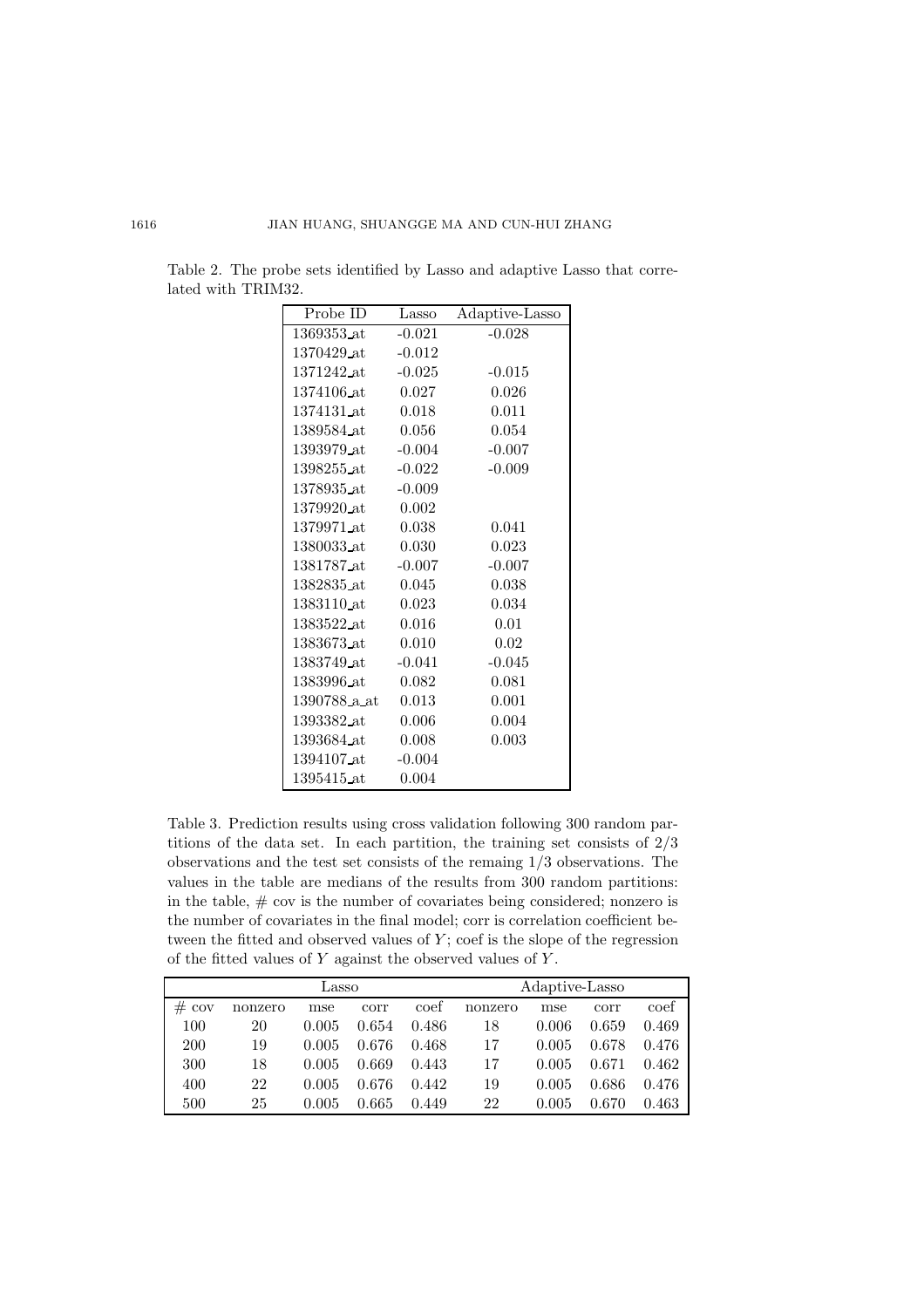solution using the LARS algorithm [\(Efron et al. \(2004](#page-14-9))). The adaptive Lasso is a useful method for analyzing high-dimensional data.

We have focused on the adaptive Lasso in the context of linear regression models. This method can be applied in a similar way to other models, such as the generalized linear and Cox models. It would be interesting to generalized the results of this paper to these more complicated models.

#### Acknowledgements

The authors wish to thank two anonymous referees and an associate editor for their helpful comments.

## References

- <span id="page-14-7"></span>Bair, E., Hastie, T., Paul, D. and Tibshirani, R. (2006). Prediction by supervised principal components. J. Amer. Statist. Assoc. 101, 119-137.
- <span id="page-14-10"></span>Bolstad, B. M., Irizarry R. A., Astrand, M. and Speed, T. P. (2003). A comparison of normalization methods for high density oligonucleotide array data based on bias and variance. Bioinformatics 19, 185-193
- <span id="page-14-6"></span>Candes, E. and Tao, T. (2005). The Dantzig selector: statistical estimation when  $p$  is much larger than n. Preprint, Department of Computational and Applied Mathematics, Caltech. Accepted for publication by the Ann. Statist.
- <span id="page-14-11"></span>Chiang, A. P., Beck, J. S., Yen, H.-J., Tayeh, M. K., Scheetz, T. E., Swiderski, R., Nishimura, D., Braun, T. A., Kim, K.-Y., Huang, J., Elbedour, K., Carmi, R., Slusarski, D. C., Casavant, T. L., Stone, E. M. and Sheffield, V. C. (2006). Homozygosity Mapping with SNP Arrays Identifies a Novel Gene for Bardet-Biedl Syndrome (BBS10). Proc. Nat. Acad. Sci. 103, 6287-6292.
- <span id="page-14-9"></span>Efron, B., Hastie, T., Johnstone, I. and Tibshirani, R. (2004). Least angle regression (with discussion). Ann. Statist. 32, 407-499.
- <span id="page-14-5"></span>Fan, J. (1997). Comments on "Wavelets in statistics: A review," by A. Antoniadis. J. ITalian Statist. Sco. 6, 131-138.
- <span id="page-14-1"></span>Fan, J. and Li, R. (2001). Variable selection via nonconcave penalized likelihood and its oracle properties. J. Amer. Statist. Assoc. 96, 1348-1360.
- <span id="page-14-2"></span>Fan, J. and Peng, H. (2004). Nonconcave penalized likelihood with a diverging number of parameters. Ann. Statist. 32, 928-961.
- <span id="page-14-8"></span>Fan, J. and Lv, J. (2006). Sure independence screening for ultra-high dimensional feature space. Preprint, Department of Operational Research & Financial Engineering, Princeton University.
- <span id="page-14-4"></span>Frank, I. E. and Friedman, J. H. (1993). A statistical view of some chemometrics regression tools (with discussion). Technometrics 35, 109-148.
- <span id="page-14-3"></span>Greenshtein, E. and Ritov, Y. (2004). Persistence in high-dimensional linear predictor selection and the virtue of overparametrization. Bernoulli 10, 971-988.
- <span id="page-14-0"></span>Hoerl, A. E. and Kennard, R. W. (1970). Ridge regression: Biased estimation for nonorthogonal problems. Technometrics 12, 55-67.